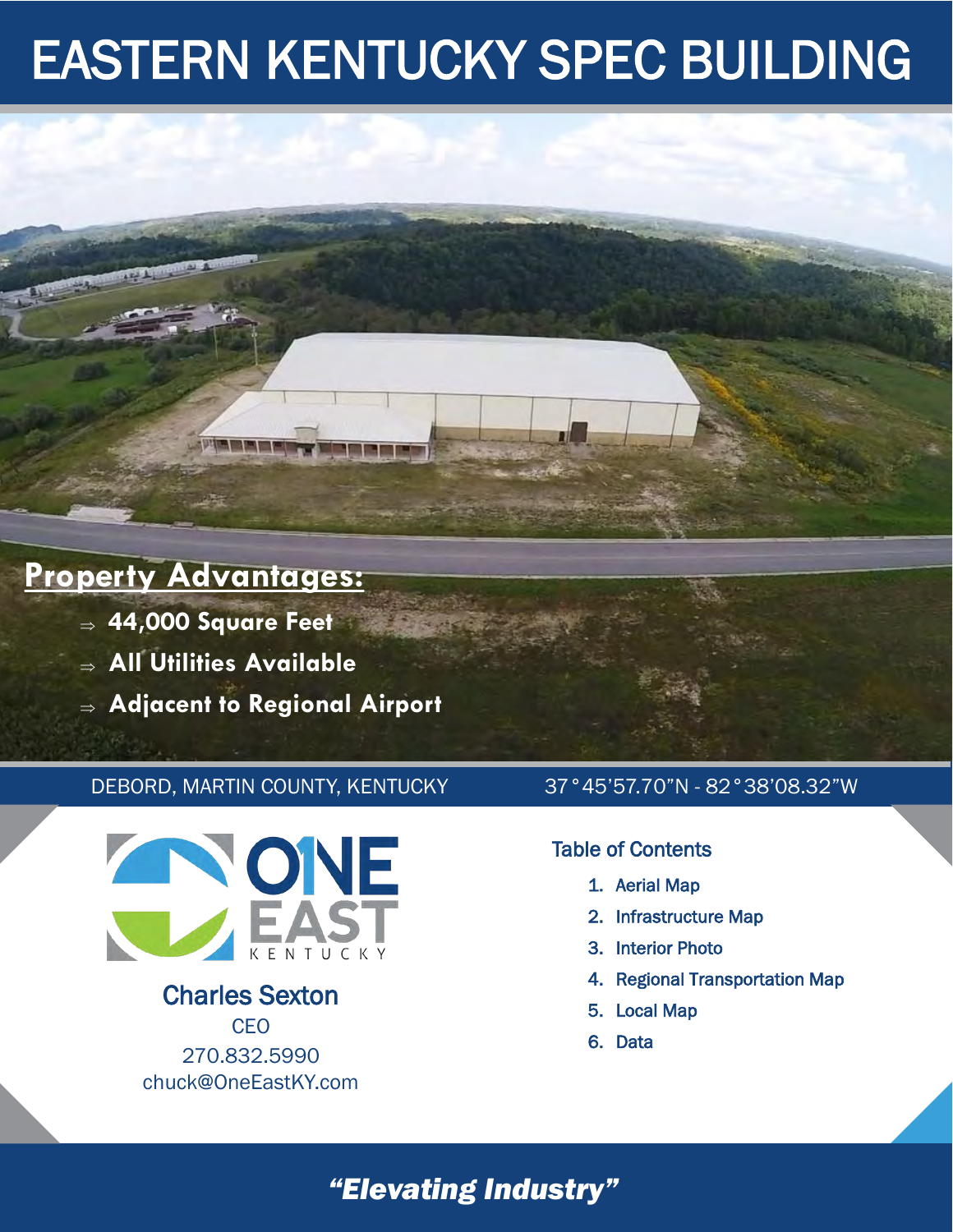1. Aerial Map **DEBORD, MARTIN COUNTY, KENTUCKY** 37°45'57.70"N - 82°38'08.32"W

 $75$ 



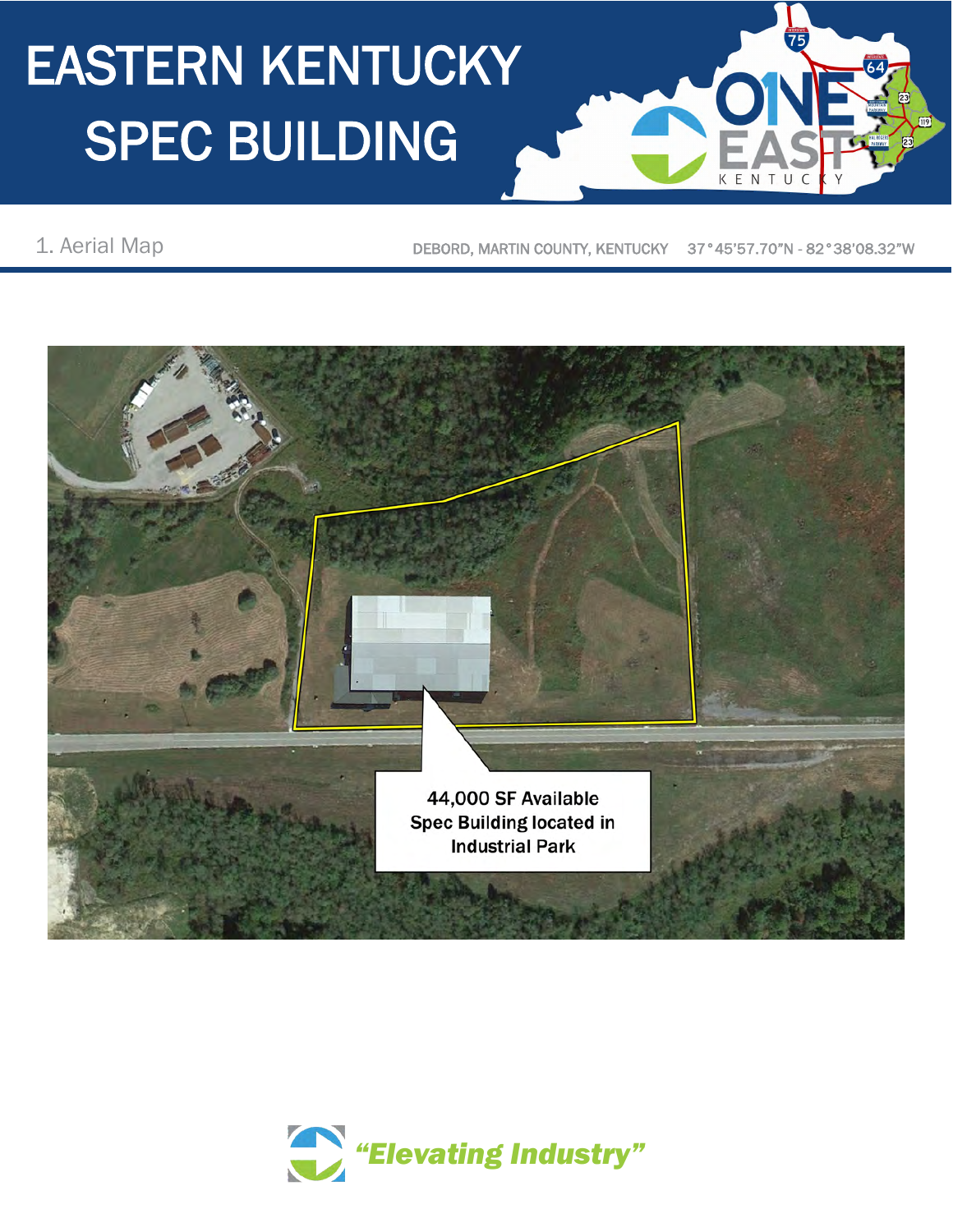2. Infrastructure Map

DEBORD, MARTIN COUNTY, KENTUCKY 37°45'57.70"N - 82°38'08.32"W

 $\overline{75}$ 



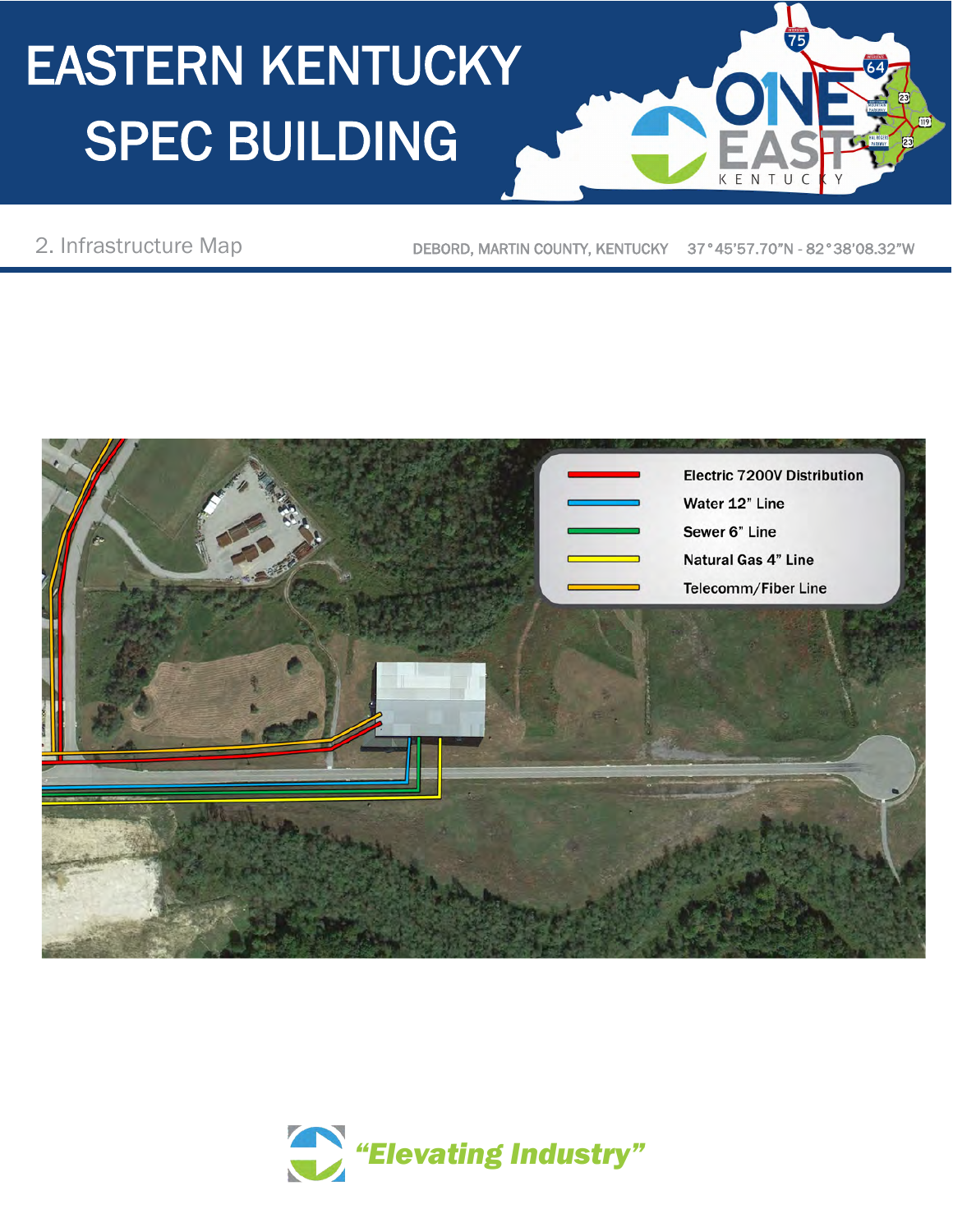3. Interior Photo

DEBORD, MARTIN COUNTY, KENTUCKY 37°45'57.70"N - 82°38'08.32"W

 $75$ 

 $N$  T



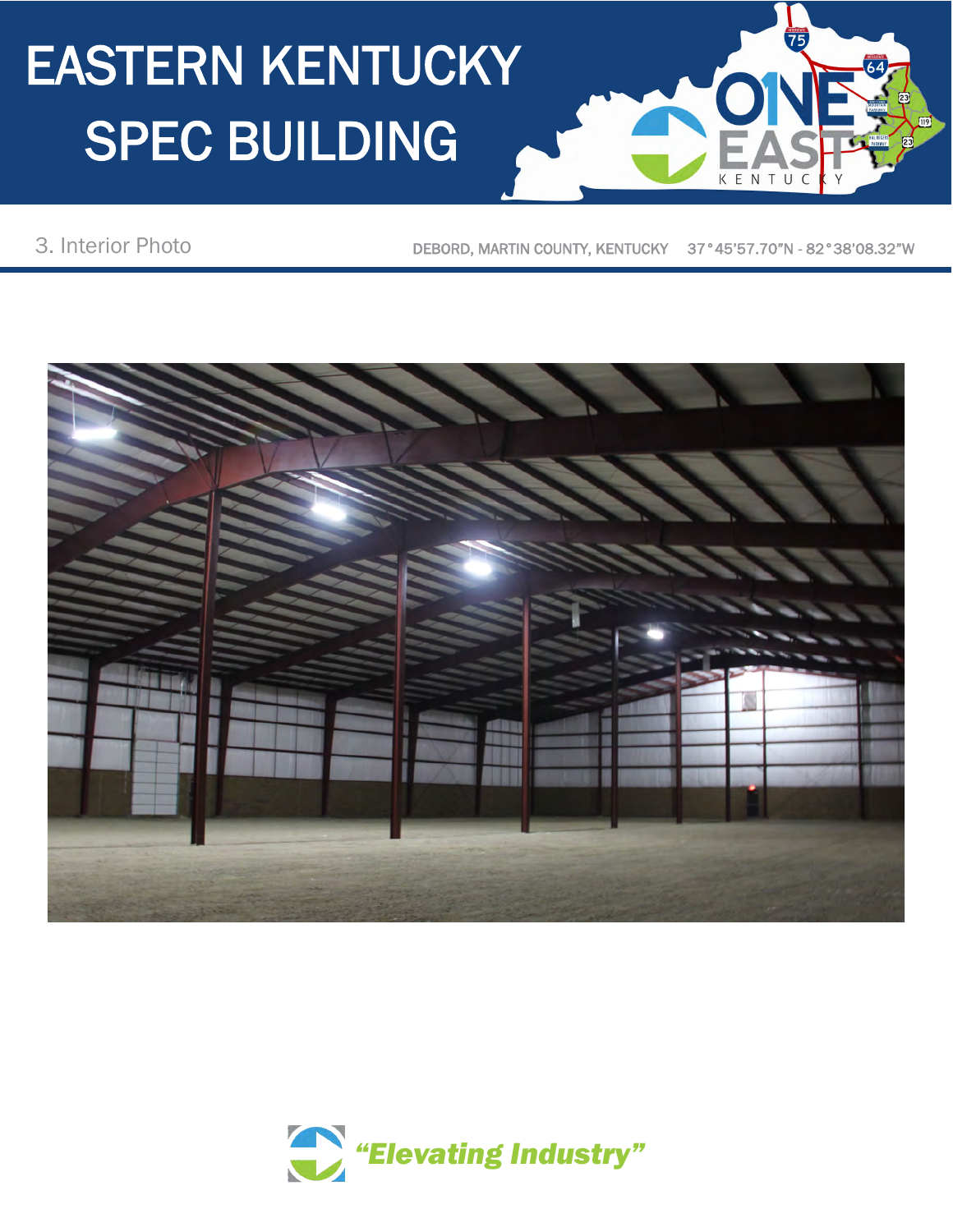4. Regional Transportation Map

DEBORD, MARTIN COUNTY, KENTUCKY 37°45'57.70"N - 82°38'08.32"W

 $75$ 

NTU

 $\mathsf{C}$ 

KE



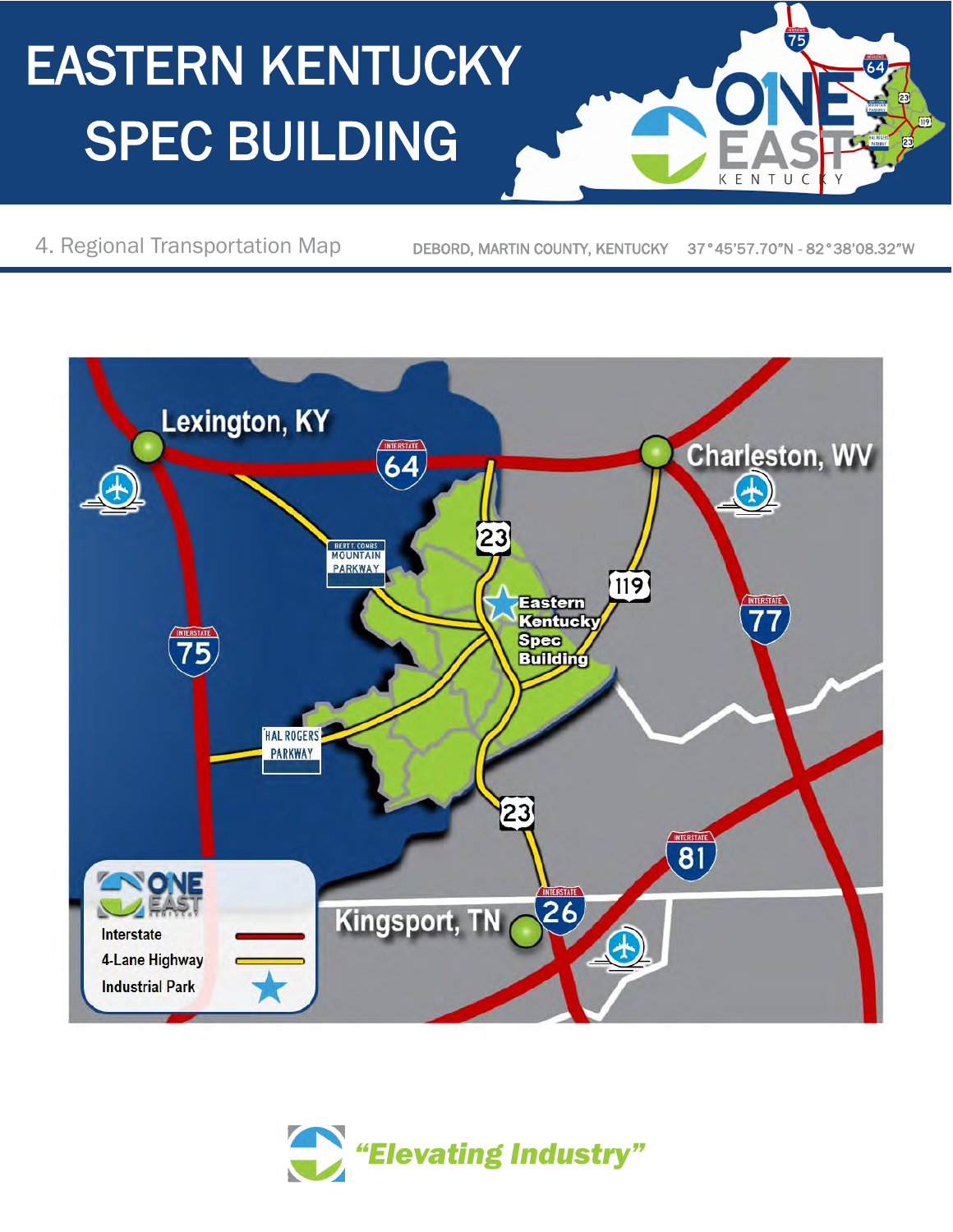5. Local Map

DEBORD, MARTIN COUNTY, KENTUCKY 37°45'57.70"N - 82°38'08.32"W

KE

NTU

 $\mathcal{C}$ 

 $\overline{75}$